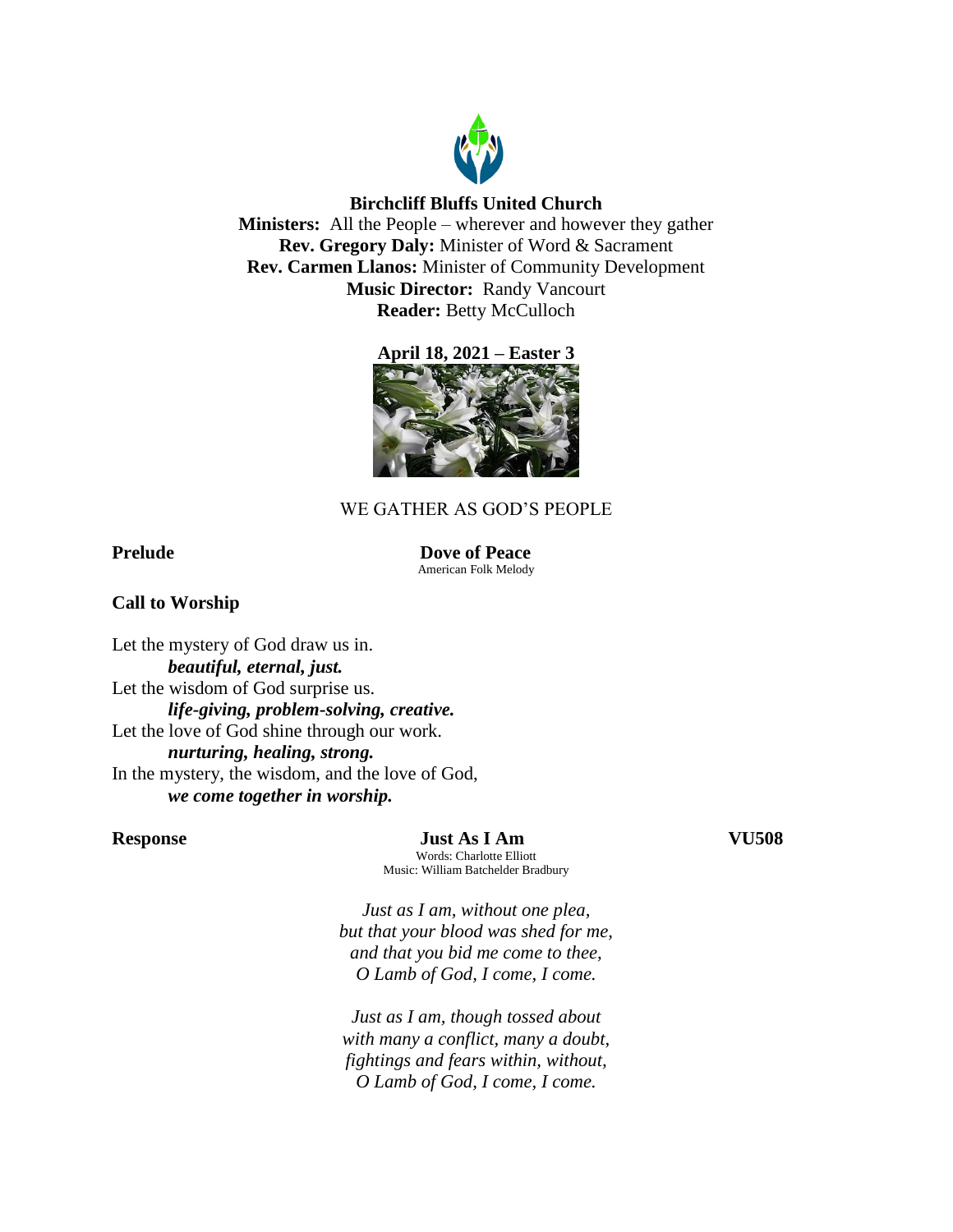*Just as I am, your love unknown has broken every barrier down; now to be yours, yes, yours alone, O Lamb of God, I come, I come.*

## **Life & Work of the Church**



*Welcome to online worship*

*Whoever you are, however you identify, wherever you come from, you are welcome here at Birchcliff Bluffs United Church*

#### **Land Acknowledgement**

As we prepare for worship, we take a moment to acknowledge the sacred land on which Birchcliff Bluffs United Church stands. It has been a site of human activity for many thousands of years. This land is the territory of the Huron-Wendat and Petun First Nations, the Seneca, and the Mississauga's of the Credit and Scugog.





What we now know as Scarborough is part of the Williams

Treaty lands. Today, the meeting place around Toronto is still the home to many Indigenous people from across Turtle Island. We are grateful for the opportunity to live and work on this territory. It is now our time to share in the care and maintenance of the land. Part of that discussion is the work of reconciliation and we seek to be mindful of broken covenants and the need to strive to make right with all our relations.

## **Candle Lighting**

| <b>Opening Hymn</b> | <b>Come To My Heart, O Jesus</b><br>Words & Music: © 1981 Joe Pinson | VU 661 |
|---------------------|----------------------------------------------------------------------|--------|
|                     | Come to my heart, O Jesus;                                           |        |
|                     | teach me to walk in your way.                                        |        |
|                     | Come to my heart, O Jesus;                                           |        |
|                     | come to my heart today.                                              |        |
|                     | Give me the peace and joy                                            |        |
|                     | that only you can bring.                                             |        |
|                     | Come to my heart, O Jesus;                                           |        |
|                     | give me a song to sing.                                              |        |
|                     | Fill me with love, O Jesus;                                          |        |
|                     |                                                                      |        |

*teach me to walk in your way. Fill me with love, O Jesus; fill me with love today.*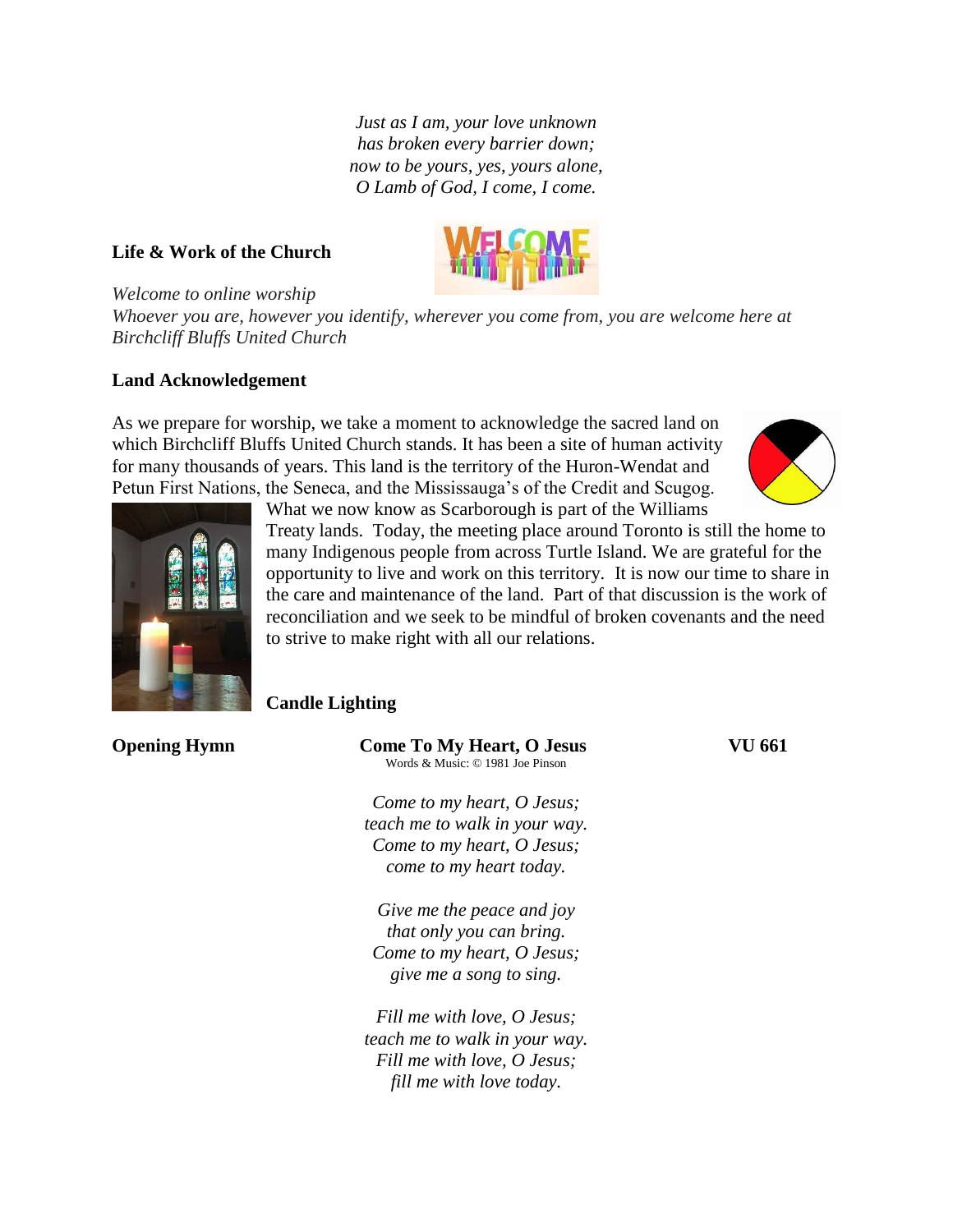*Give me the peace and joy that only you can bring. Fill me with love, O Jesus; give me a song to sing.*

*Answer my prayer, O Jesus; teach me to walk in your way. Answer my prayer, O Jesus; Answer my prayer today.*

*Give me the peace and joy that only you can bring. Answer my prayer, O Jesus; give me a song to sing.*

## **Prayer for Grace**



*It is a mystery, God. It is a wonder. It is a hope. It is a miracle. Not how you raised Christ from death, but how you call each of us to life. It is a miracle, a hope, a wonder, and a mystery. We thank you God. As we live out this call, may the world see your presence in the life we live, in the words we speak, in the love we share. Amen*

## WE LISTEN FOR GOD'S WORD

**Prayer of Lament (Based on Psalm 4)**



**Hymn Come Children, Join To Sing VU 345** Words: Christian Henry Bateman Music: Anonymous

*Come, children, join to sing: Hallelujah! Praise to our Servant King: Hallelujah! Let all with heart and voice, saved by God's gracious choice, now in this place rejoice: Hallelujah!*

*Come, lift your hearts on high: Hallelujah! Let praises fill the sky: Hallelujah! Christ calls his people friends, the helpless he defends, a love that never ends: Hallelujah!*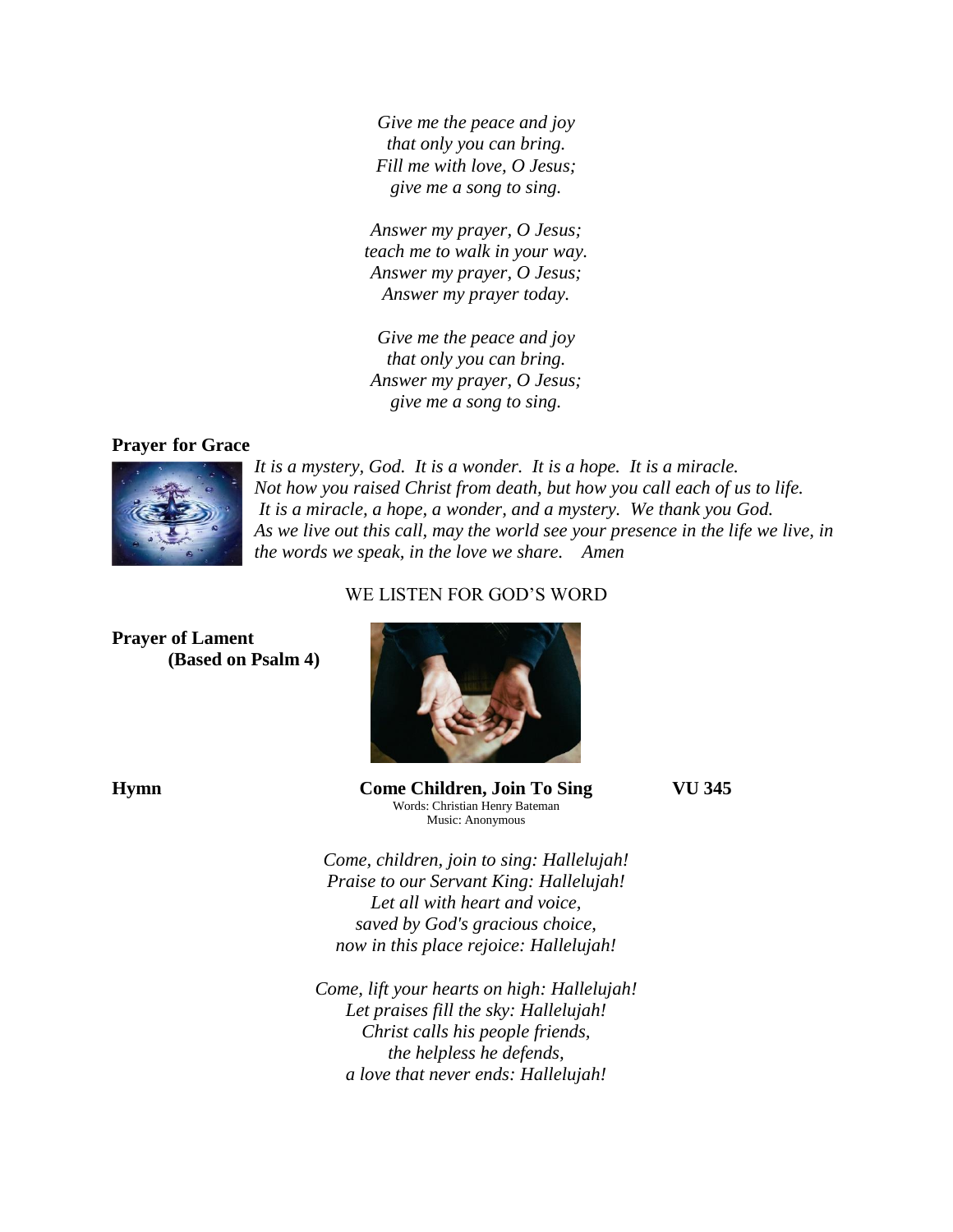*Praise yet our Christ again: Hallelujah! Raise high the joyous strain: Hallelujah! The whole creation o'er let all God's love adore, singing forever more: Hallelujah!*

# **Prayer of Illumination**

*Help us O God, to come to you with open lives to receive your words. May we give them new life as we listen to what you have to say. Open our hearts as we embark on this journey with each other and with you. Amen*



# **1 John 3:1-8 The Message (MSG)**

**3** What marvelous love God has extended to us! Just look at it—we're called children of God! That's who we really are. But that's also why the world doesn't recognize us or take us seriously, because it has no idea who God is or what God is up to.

**2-3** But friends, that's exactly who we are: children of God. And that's only the beginning. Who knows how we'll end up! What we know is that when Christ is openly revealed, we'll see him and in seeing Christ, become like him. All of us who look forward to his Coming stay ready, with the glistening purity of Jesus' life as a model for our own.

**4-6** All who indulge in a sinful life are dangerously lawless, for sin is a major disruption of God's order. Surely you know that Christ showed up in order to get rid of sin. There is no sin in him, and sin is not part of his program. No one who lives deeply in Christ makes a practice of sin. None of those who do practice sin have taken a good look at Christ. They've got him all backward.

**7-8** So, my dear children, don't let anyone divert you from the truth. It's the person who *acts* right who *is* right, just as we see it lived out in our righteous Messiah. Those who make a practice of sin are straight from the Devil, the pioneer in the practice of sin. The Son of God entered the scene to abolish the Devil's ways.

# **Acts 3:12-23 The Message (MSG)**

**12-16** When Peter saw he had a congregation, he addressed the people:

"Oh, Israelites, why does this take you by such complete surprise, and why stare at us as if *our* power or piety made him walk? The God of Abraham and Isaac and Jacob, the God of our ancestors, has glorified Jesus. The very One that Pilate called innocent, you repudiated. You repudiated the Holy One, the Just One, and asked for a murderer in his place. You no sooner killed the Author of Life than God raised him from the dead—and we're the witnesses. Faith in Jesus' name put this man, whose condition you know so well, on his feet—yes, faith and nothing but faith put this man healed and whole right before your eyes.

**17-18** "And now, friends, I know you had no idea what you were doing when you killed Jesus, and neither did your leaders. But God, who through the preaching of all the prophets had said all along that his Messiah would be killed, knew exactly what you were doing and used it to fulfill his plans.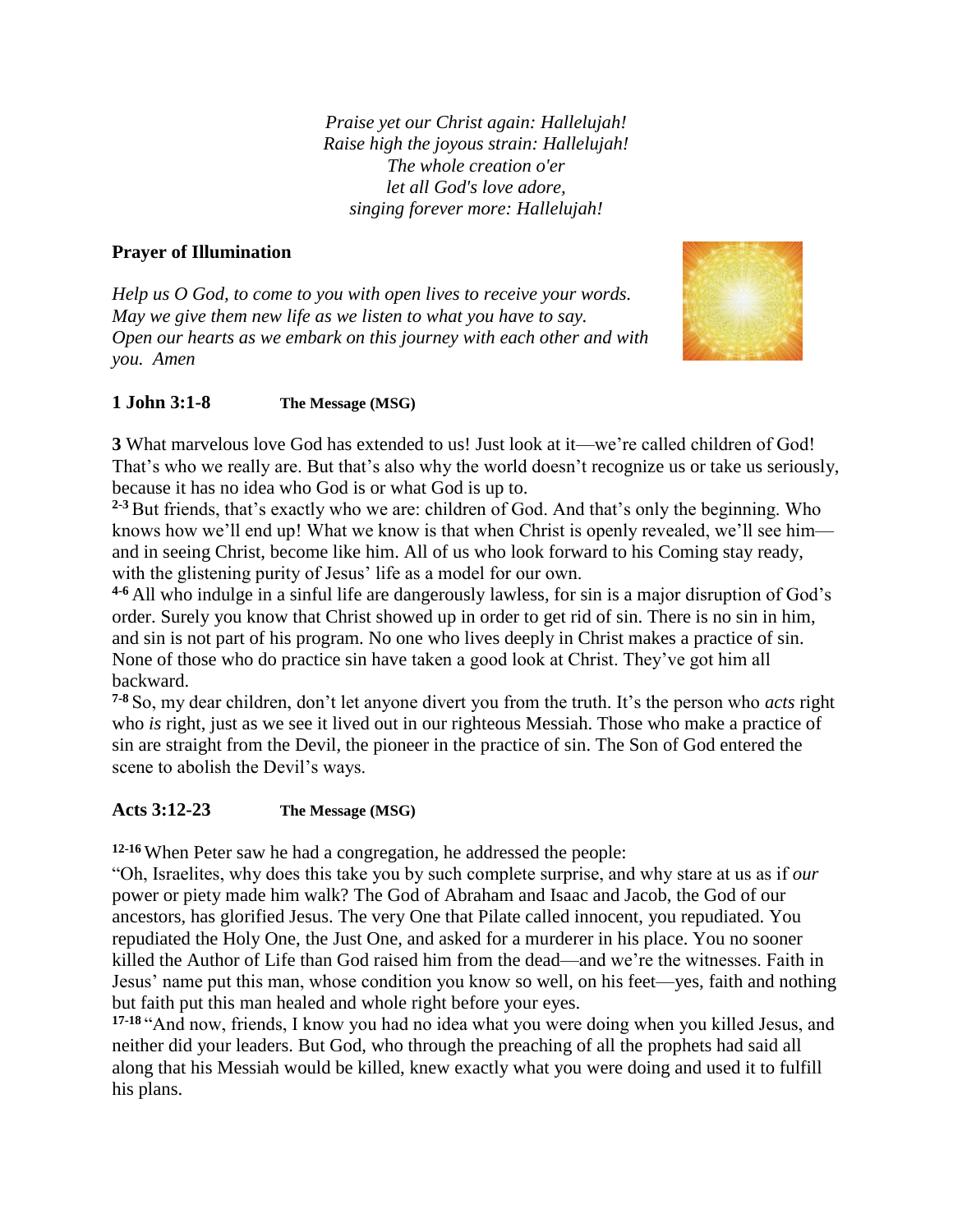**19-23** "Now it's time to change your ways! Turn to face God so that God can wipe away your sins, pour out showers of blessing to refresh you, and send you the Messiah prepared for you, namely, Jesus. For the time being Jesus must remain out of sight in heaven until everything is restored to order again just the way God, through the preaching of the holy prophets of old, said it would be. Moses, for instance, said, 'Your God will raise up for you a prophet just like me from your family. Listen to every word he speaks to you. Every last living soul who refuses to listen to that prophet will be wiped out from the people.'

The words of God for the people of God. *Thanks be to God*

**Sermon Get with the Program**



**Hymn Oh, Have You Not Heard** Words: Richard Torrey Jr. Music: Asa Hull

> *Oh, have you not heard of that beautiful stream that flows through our Saviour's land? Its waters gleam bright in the heavenly light, and ripple o'er golden sand.*

*O seek that beautiful stream, O seek that beautiful stream. Its waters, so free, are flowing for me, O seek that beautiful stream.*

*This beautiful stream is the river of life! It flows for all nations free! A balm for each wound in its water is found; O sister and brother, for thee!*

*O seek that beautiful stream, O seek that beautiful stream. Its waters, so free, are flowing for me, O seek that beautiful stream.*

*Oh, will you not drink of this beautiful stream, and dwell on its peaceful shore? The Spirit says: Come, all you weary ones home, and wander in sin no more.*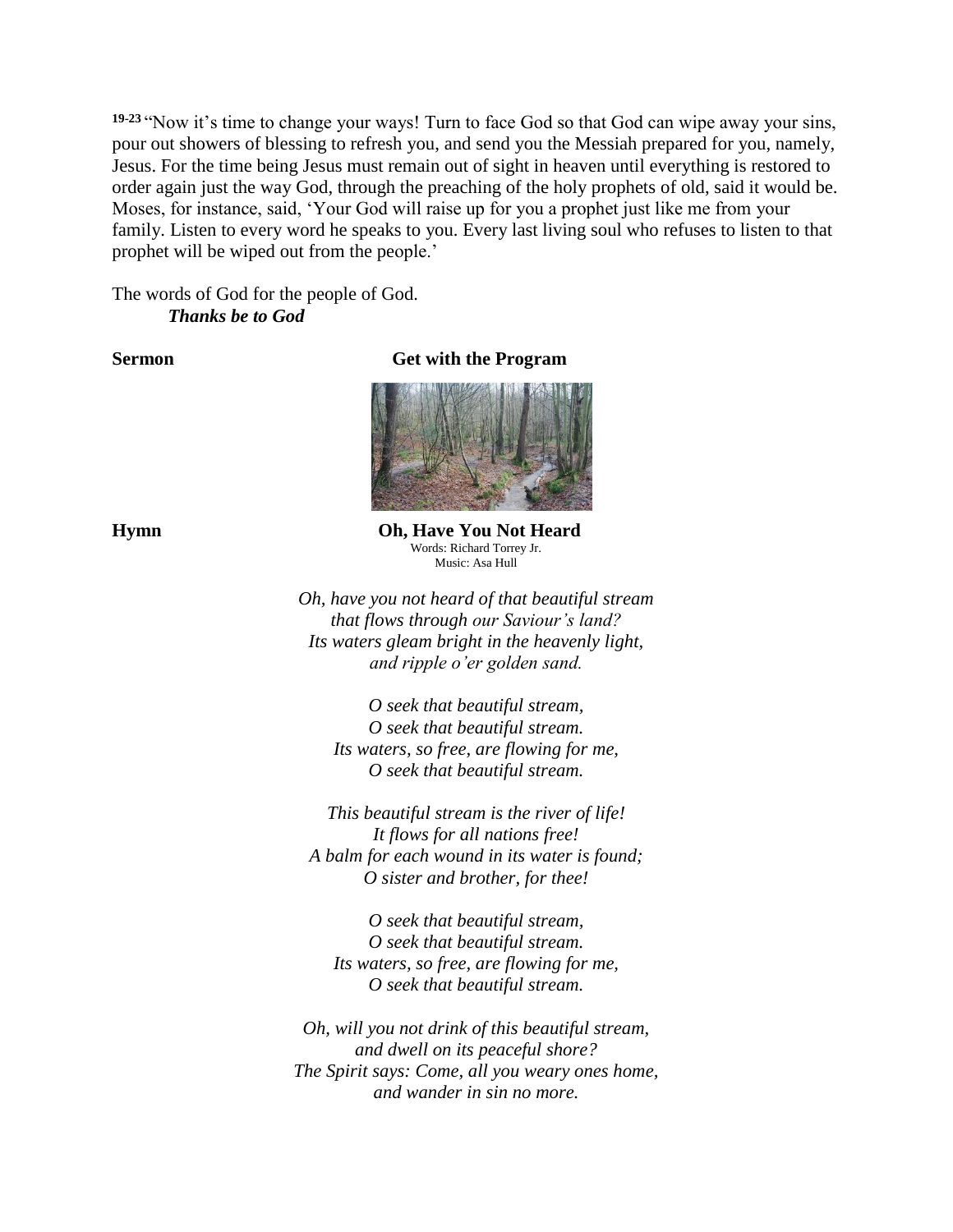*O seek that beautiful stream, O seek that beautiful stream. Its waters, so free, are flowing for me, O seek that beautiful stream. Its waters, so free, are flowing for me, O seek that beautiful stream.*

## WE RESPOND TO GOD'S WORD



## **Prayers of the People**



*Our Father, who art in heaven, hallowed be thy name; thy kingdom come; thy will be done; on earth as it is in heaven. Give us this day our daily bread. And forgive us our trespasses, as we forgive those who trespass against us. And lead us not into temptation; but deliver us from evil. For thine is the kingdom, the power, and the glory for ever and ever.* 

## BLESSING AND SENDING FORTH

**Closing Hymn** Touch the Earth Lightly **VU 307** Words: Shirley Erena Murray Music: Colin Gibson © 1992 Hope Publishing Company

> *Touch the earth lightly, use the earth gently, nourish the life of the world in our care: gift of great wonder, ours to surrender,*

*We who endanger, who create hunger, agents of death for all creatures that live, we who would foster clouds of disaster, God of our planet, forestall and forgive!*

*trust for the children tomorrow will bear.*

*Let there be greening, birth from the burning, water that blesses and air that is sweet, health in God's garden, hope in God's children, regeneration that peace will complete.*

**Offering**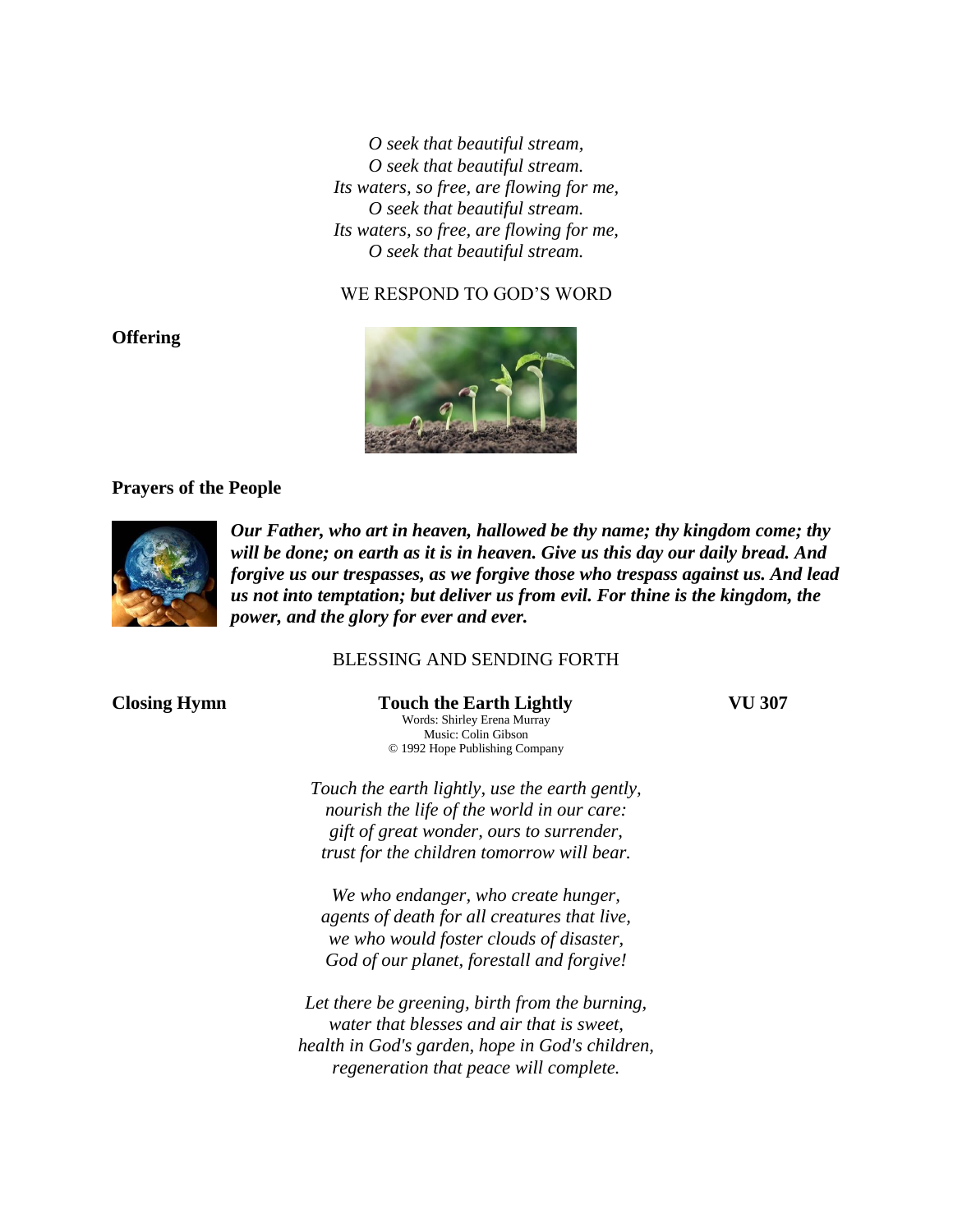*God of all living, God of all loving, God of the seedling, the snow and the sun, teach us, deflect us, Christ reconnect us, using us gently and making us one.*

## **Benediction & Commissioning**

**Postlude For The Beauty of the Earth**

Music: David Evans



Permission to reproduce lyrics and podcast/stream the music in this service obtained from ONE LICENSE, with license #A-737645. All Rights Reserved.